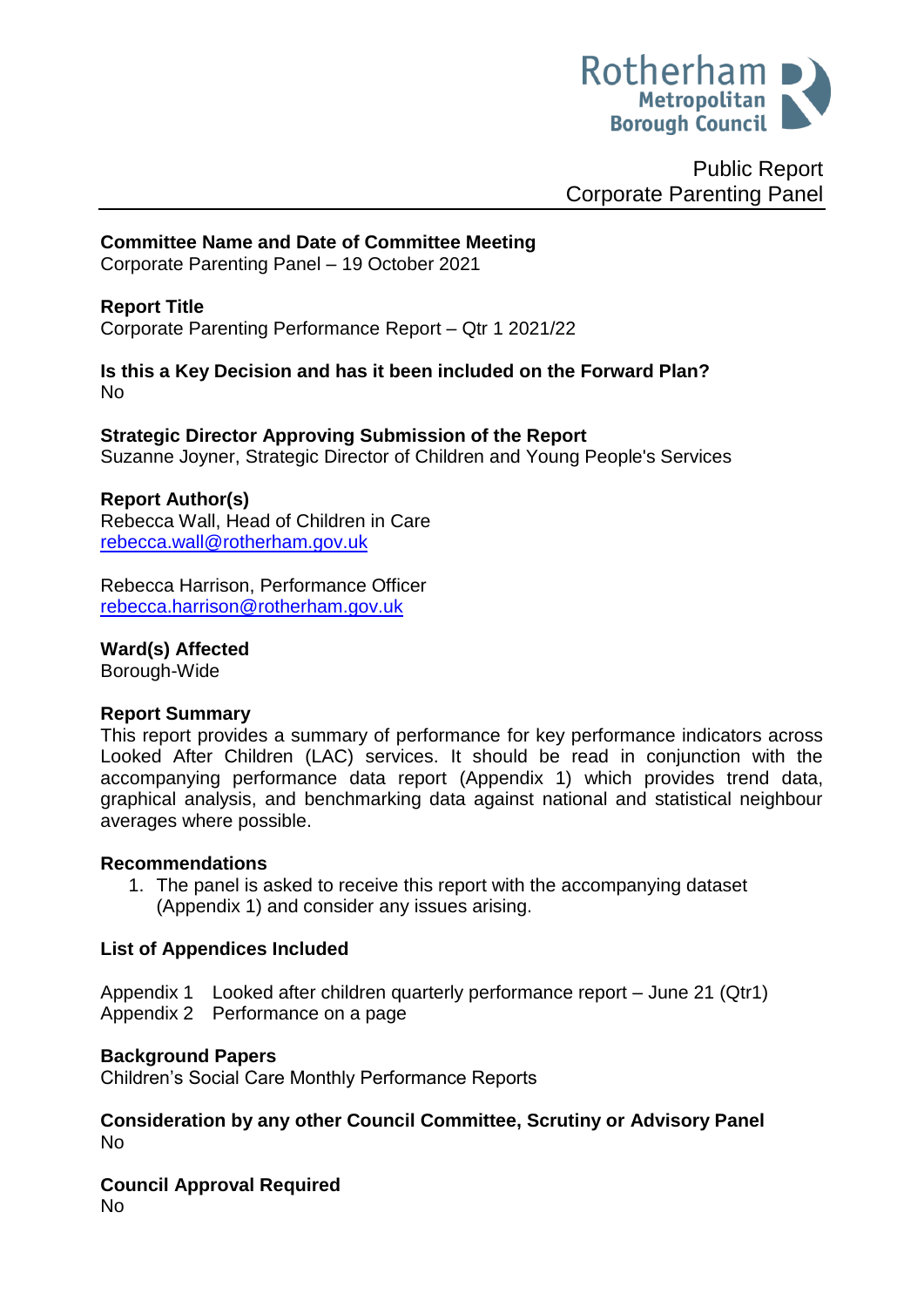**Exempt from the Press and Public** No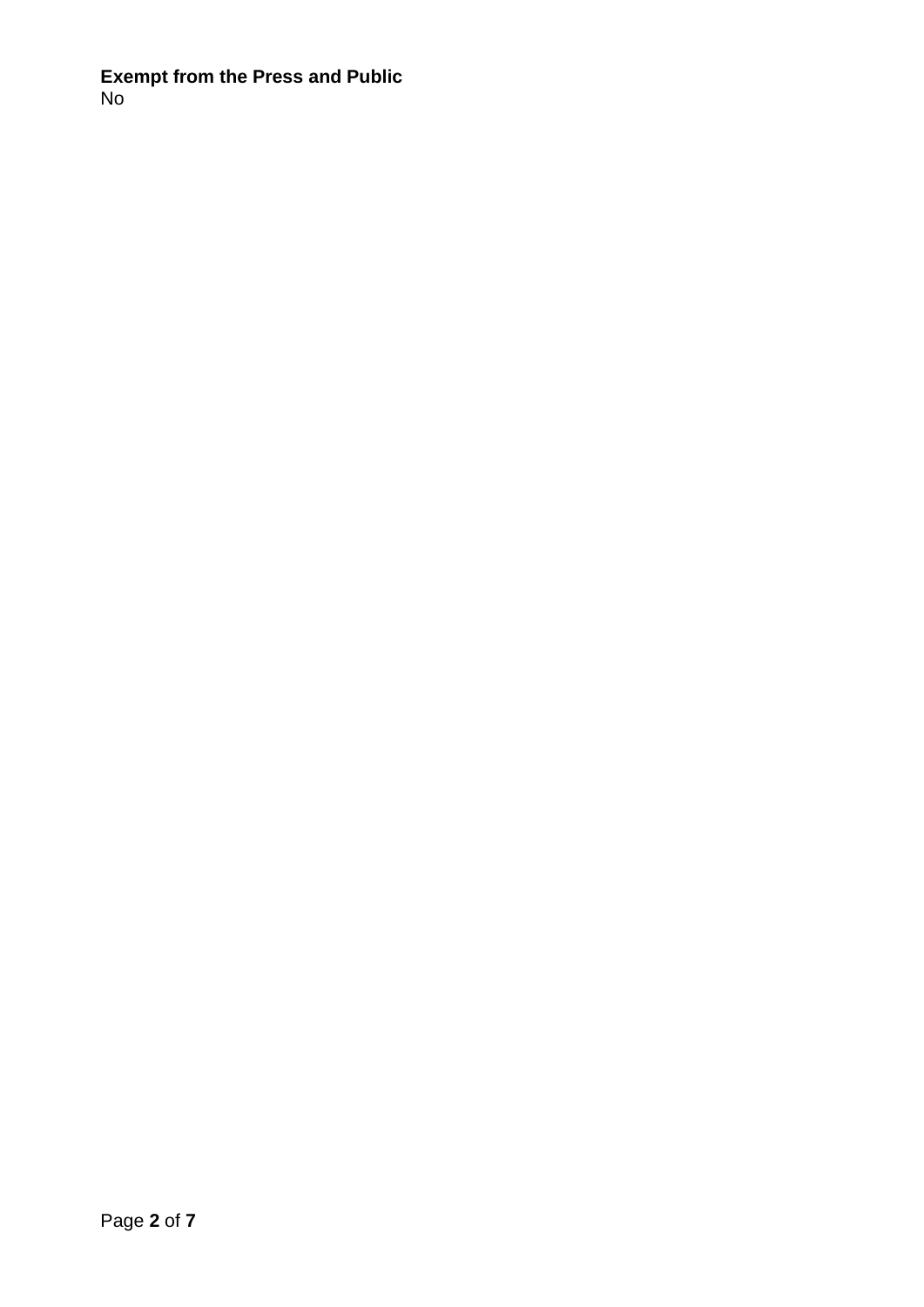# **1. Background**

- 1.1 This report provides evidence to the council's commitment to improvement and providing performance information to enable scrutiny of the improvements and the impact on the outcomes for children and young people in care. It should be read in conjunction with the accompanying performance data report which provides trend data, graphical analysis, and benchmarking data against national and statistical neighbour averages.
- 1.2 Targets, including associated 'RAG' (red, amber, green rating) tolerances, are included. These have been set in consideration of available national and statistical neighbour benchmarking data, recent performance levels and, importantly, Rotherham's improvement journey.
- 1.3 Please note that all benchmarking data is as at the latest data release by the DfE and relates to 2018/19 outturn.
- 1.4 The narrative supplied within the report has been informed by the Assistant Director for Children's Services and the Head of Children in Care.

# **2. Key Issues**

Through this reporting period, services and interventions offered by the council have continued to be impacted upon by Covid -19. RMBC children and young people's service have worked to minimise the negative impact to ensuring effective care planning continues to support each young person's stability and progress. The narrative offered below reflects some of the challenges Covid-19 has posed for the Looked After Children of Rotherham.

2.1 **Looked After Children -** During quarter 1 2021/22, 27 children became looked after compared to 42 in the same period of 2020/21 (-15). There were also 61 children who ceased to be looked after in the quarter, almost double (+27) the amount in the same period last year (34).

Both the positive reduction in children entering and the positive increase in children leaving care has resulted in an overall decline in the number of looked after children in Rotherham to 563 children (603 – Qtr 1 2020/21). This decrease has reduced the 10k population rate to 97.9 at the end of quarter 1 in comparison to 105.9 at the end of the quarter last year. In comparison to the latest available benchmarking data (2020) 97.9 is in line with our statistical neighbour's average of 98.2 but is still significantly higher than the national average of 67.0.

- 2.2 **Plans -** At the end of the quarter 95% of all looked after children plans were up to date which in comparison to last year is a small increase of 0.8% from 94.2%.
- 2.3 **Placements -** The percentage of looked after children in a family-based setting continues to be fairly consistent reaching 80.3% at the end of the quarter but shows a small decrease when compared to the same period last year 81.7%. Similarly, the percentage of children placed with parents remains stable at 3.6%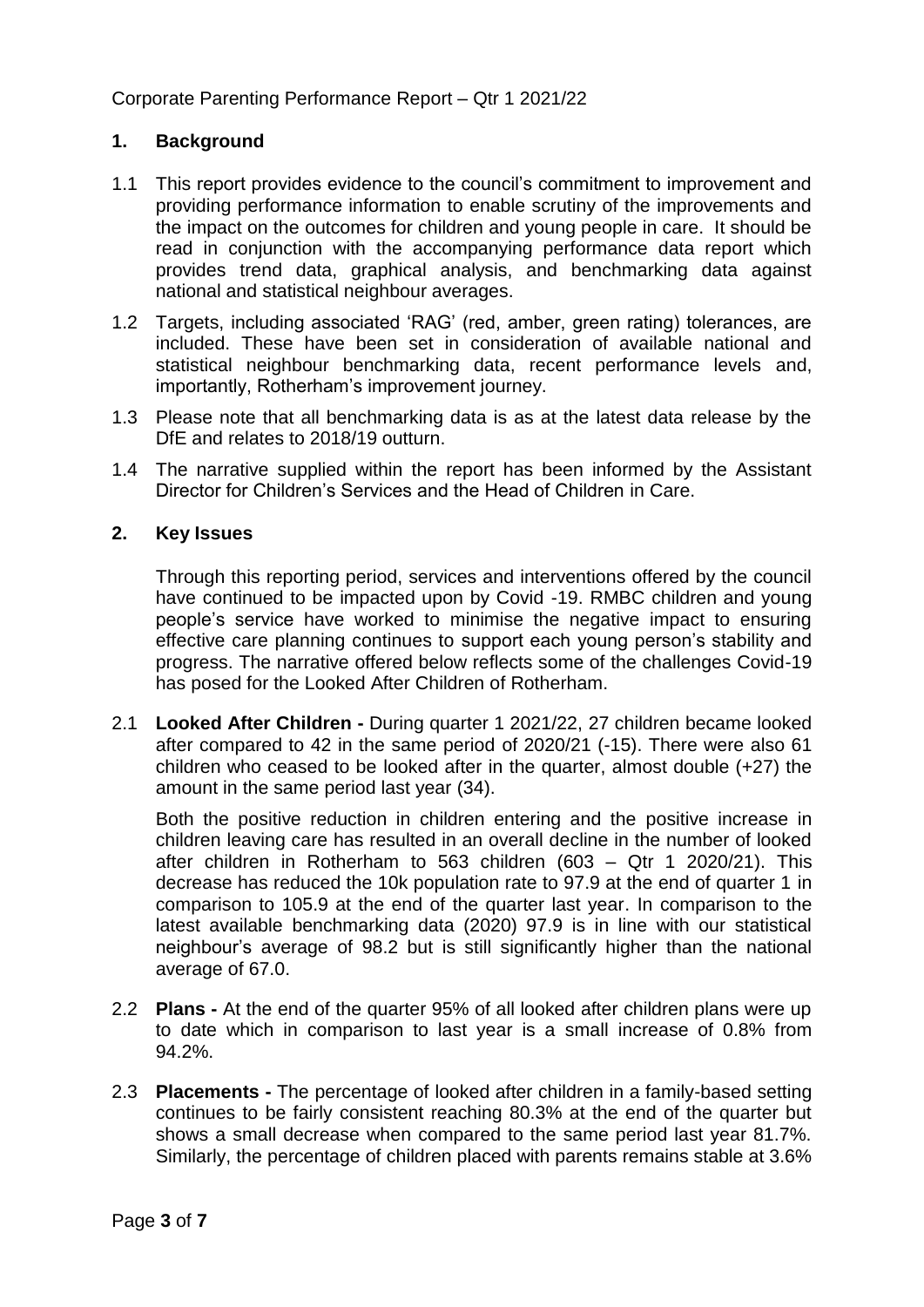at the end of the period, although showing a decline of 1.2% in comparison to 2020/21.

68.6% of long-term LAC had been in a stable placement for at least 2 years at the end of the quarter showing a positive increase of 3.1% when compared to the same period last year (65.5%). Performance continues to be positive despite the pressure of the Covid-19 pandemic on placements and remains in line with the latest stat neighbour (68.5%) and national averages (69.0%).

Children having had 3 or more placements in the last rolling 12 months remains below the latest statistical neighbour (10.0%) and national averages (10.0%) at 9.6%. This is also a small decrease on 2020/21 when there was 10.1% of children at the end of the quarter.

2.4 **In-house fostering –** There were 143 in-house foster carer households registered at the end of the quarter in comparison to 152 (-9) last year. This continues the downward trend in numbers. In the quarter there were 4 approvals (6 in qtr1 20/21) and 8 deregistration's (1 in qtr1 20/21). The themes around resignations are linked to families revisiting their commitments in light of their own families.

Similarly, the number of LAC in a fostering placement has declined to 377 at the end of the quarter, compared to 409 quarter 1 2020/21. A key element to factor into fostering placement capacity is the pandemic and a reduction in experienced carers as they revisit their fostering options and other areas experience an increase in their LAC populations. In addition, experienced carers who resign are often more established and are often approved for 2 or more young people. New carers usually start with an approval of only 1 or, less frequently, 2 children.

2.5 **Adoptions –** There were 9 children adopted in the quarter and a number of children remain in the adoption pathway, which compared to the same period last year (1 adoption in qtr1 20/21) is a significant improvement (+8). However, the start of 2020/21 was heavily affected by delays as a result of the Covid-19 pandemic.

At the end of quarter 1, the A10 measure (Average number of days between a child becoming LAC & having an adoption placement) was 475.4 days (0 days 20/21) and the A2 measure (Average number of days between placement order & being matched with adoptive family) is 282.3 days (unreportable 20/21 – see note below). These both continue to be higher than recent years however this was anticipated due to the court delays caused by the Covid-19 pandemic. Rotherham's policy is to persevere in seeking adoptive placements for all children for as long as it is reasonable to do so. Whilst this can impact on performance figures, this practice does give the necessary reassurance that the adoption service is 'doing the right thing' by its children by doing everything it can to secure permanent family placements.

*N.B. At the end of the same period in 2020/21 the A1 measure was reported at 0 days due to the 1 adoption taking place being a child placed with their adoptive family on the same day as entering care. The A2 measure was unreportable due to the 1 adoption case in April not requiring a placement order.*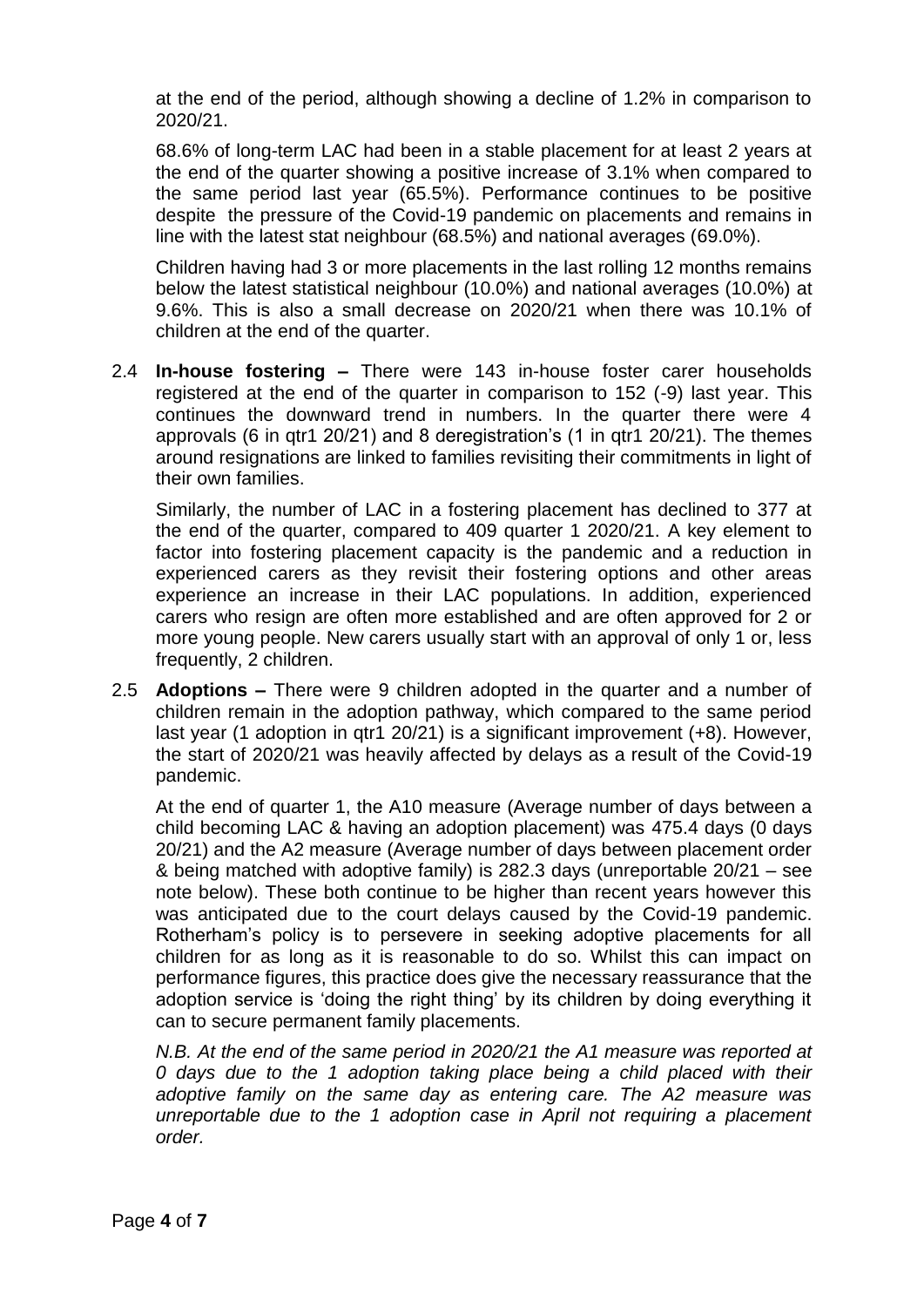2.6 **Health –** The number of up-to-date health and dental checks have both fluctuated and declined since the start of the Covid-19 pandemic with dental checks being affected significantly due to the enforced closure of most dentists or emergency care only being available. However, quarter 1 has seen the number of up-to-date dental checks increase to 30.7% at the end of the quarter but in comparison to quarter 1 last year (64.8% qtr1 20/21) this is very low. Whereas the percentage of up-to-date health assessments has declined in the quarter from to 78.1% which again in comparison to the same period last year shows a decline (83.5% qtr1 20/21).

23 initial health assessments were completed in quarter 1 with 15 of them being in time (65.2%). This is a positive start to the year considering the current demands and pressures related to the Covid-19 pandemic however, 34 assessments were completed in the same period last year with 79.4% (27 assessments) being in time.

2.7 **Reviews & visits –** 96% of reviews compete in quarter 1 were within timescales which equates to 364 out of 379 reviews. This is in comparison to 95.6% (388/409) in quarter 1 last year, a 0.4% increase.

At the end of the quarter, 96.8% of visits were up to date and within timescale of the national minimum standard. At the same point in 2020 only 87.1% were in time, showing a 9.7% improvement this year.

2.8 **Education –** Personal Education Plans (PEPs) have continued to be completed throughout the Covid-19 pandemic and performance has improved when compared to the same term last year. At the end of the Spring term 2021 99.0% of LAC had a PEP compared to 97.7% Spring 2020.

Rotherham has a local standard to ensure that each PEP is of good quality and refreshed every term (rather than the annual minimum standard). At the end of the Spring 2021 term 94.6% of those LAC with a PEP had a PEP completed within the term, an 8.3% improvement on Spring 2020 (86.3% Spring 2020).

2.9 **Care Leavers –** At the end of the period the care leavers cohort had continued the downward pattern and had reached 312 which is a reduction of 20 when compared to the same point in 2020 (332).

90.0% of care leavers had a pathway plan at the end of the quarter which is a reduction when compared to the same period last year (92.4%). Similarly, the number of those plans that were up to date has also fallen (-9.2%) from 90.8% quarter 1 2020/21 to 81.6% at the end of the current quarter 1. Timeliness has been an ongoing area of focus in recent months for the LAC and leaving care service and this has been reflected in March's performance.

Both the care leavers in suitable accommodation and the care leavers in employment, education, and training (EET) measures have remined fairly stable. The number of care leavers in suitable accommodation has continued to be positive with 96.5% of children meeting the measure at the end of the quarter. This also shows a 1.6% improvement on the same point in 2020 when it was 94.9%. However, the EET measure has been stable during the quarter but shows a 3.9% reduction year on year with 61.2% at the end of this quarter compared to 65.1% at the same point in 2020.

# **3. Options considered and recommended proposal**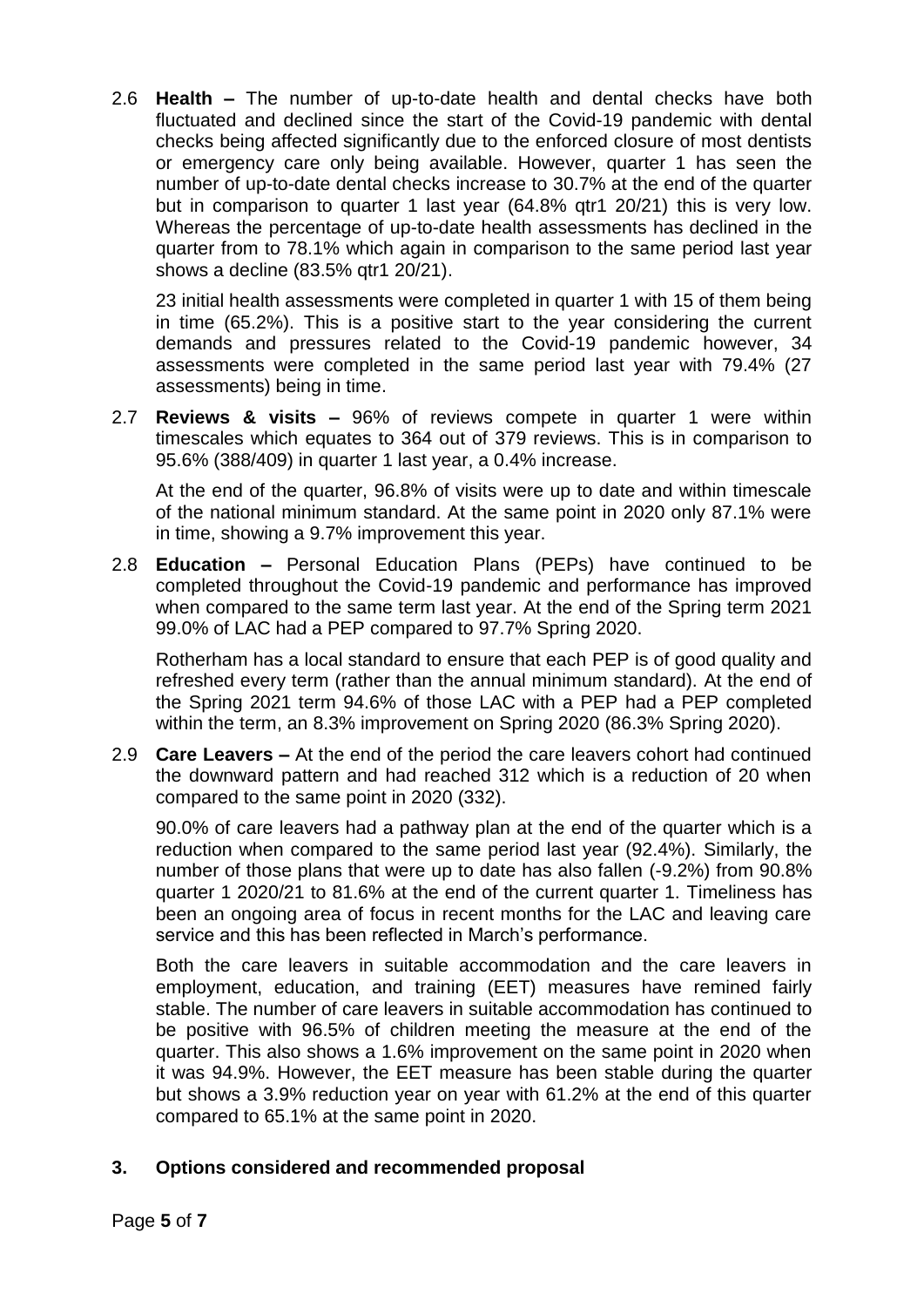3.1 The full corporate parenting performance report attached at Appendix A represents a summary of performance across a range of key national and local indicators with detailed commentary provided by the service director. Corporate Parenting Panel members are therefore recommended to consider and review this information.

# **4. Consultation on proposal**

4.1 Not applicable

# **5. Timetable and Accountability for Implementing this Decision**

5.1 A Not applicable

## **6. Financial and Procurement Advice and Implications (to be written by the relevant Head of Finance and the Head of Procurement on behalf of s151 Officer)**

6.1 There are no direct financial implications to this report. The relevant Service Director and Budget Holder will identify any implications arising from associated improvement actions and Members and Commissioners will be consulted where appropriate.

# **7. Legal Advice and Implications (to be written by Legal Officer on behalf of Assistant Director Legal Services)**

**7.1** There are no legal implications to this report.

## **8. Human Resources Advice and Implications**

**8.1** There are no direct human resource implications to this report. The relevant Service Director and Managers will identify any implications arising from associated improvement actions and Members and Commissioners will be consulted where appropriate.

## **9. Implications for Children and Young People and Vulnerable Adults**

9.1 The performance report relates to services and outcomes for children in care.

## **10. Equalities and Human Rights Advice and Implications**

10.1 There are no direct implications from this report.

## **11. Implications for CO<sup>2</sup> Emissions and Climate Change**

**11.1** There are no direct implications within this report.

## **12. Implications for Partners**